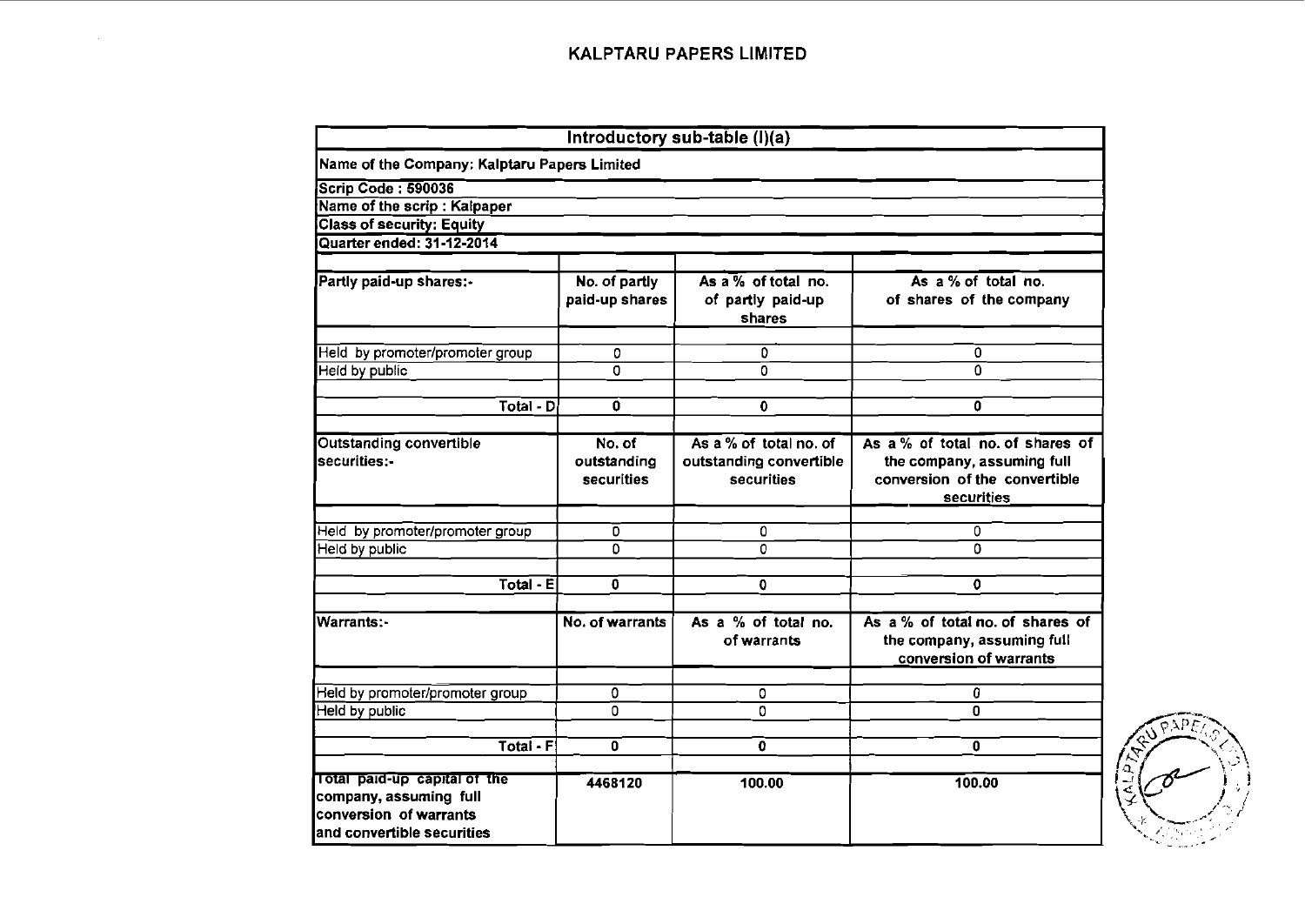$\sim 10$ 

 $\mathbb{R}^2$ 

|                  |                                                                                    |                                  |                              | <b>Statement Showing Shareholding Pattern</b>         |                                     |                                                                    |                                                                      |                                                                      |
|------------------|------------------------------------------------------------------------------------|----------------------------------|------------------------------|-------------------------------------------------------|-------------------------------------|--------------------------------------------------------------------|----------------------------------------------------------------------|----------------------------------------------------------------------|
|                  |                                                                                    |                                  |                              | Table (I)(a)                                          |                                     |                                                                    |                                                                      |                                                                      |
| Category<br>code | Category of<br>Shareholder                                                         | Number of<br><b>Shareholders</b> | Total<br>number<br>of shares | Number of<br>shares held in<br>dematerialized<br>form |                                     | Total shareholding as a<br>percentage of total<br>number of shares |                                                                      | Shares Pledged or otherwise<br>encumbered                            |
|                  |                                                                                    |                                  |                              |                                                       | As a<br>percentage<br>$of(A+B)^{1}$ | As a<br>percentage<br>of $(A+B+C)$                                 | Number of<br>shares                                                  | As a percentage                                                      |
| $\left($ I)      | (II)                                                                               | $\overline{(III)}$               | $\overline{(IV)}$            | $\overline{(V)}$                                      | $\overline{\text{(VI)}}$            | $\overline{\text{(VII)}}$                                          | $\overline{\text{(VIII)}}$                                           | $\overline{(\text{IX})} = \overline{(\text{VIII})/(\text{IV})}$ *100 |
| (A)              | Shareholding of Promoter<br>and Promoter Group <sup>2</sup>                        |                                  |                              |                                                       |                                     |                                                                    |                                                                      |                                                                      |
| -1               | Indian                                                                             |                                  |                              |                                                       |                                     |                                                                    |                                                                      |                                                                      |
| (a)              | Individuals/Hindu Undivided Family                                                 | 16                               | 1386815                      | 1386815                                               | 31.04                               | 31.04                                                              | $\bf{0}$                                                             | 0.00                                                                 |
| (b)              | Central Government/ State<br>Government(s)                                         | $\Omega$                         | $\Omega$                     | $\vert 0 \vert$                                       | 0.00                                | 0.00                                                               | $\mathbf{0}$                                                         | 0.00                                                                 |
| (c)              | <b>Bodies Corporate</b>                                                            | $\overline{2}$                   | 1297350                      | 1297350                                               | 29.04                               | 29.04                                                              | $\mathbf{0}$                                                         | 0.00                                                                 |
| (d)              | Financial Institutions/Banks                                                       | $\mathbf{0}$                     | $\Omega$                     | 0                                                     | 0.00                                | 0.00                                                               | $\mathbf{0}$                                                         | 0.00                                                                 |
| (e)              | Any Others(Specify)                                                                | $\Omega$                         | $\Omega$                     | 0                                                     | 0.00                                | 0.00                                                               | $\overline{0}$                                                       | 0,00                                                                 |
|                  | Sub Total(A)(1)                                                                    | 18                               | 2684165                      | 2684165                                               | 60.07                               | 60.07                                                              | $\mathbf{0}$                                                         | 0.00                                                                 |
| $\overline{2}$   | Foreign                                                                            |                                  |                              |                                                       |                                     |                                                                    |                                                                      |                                                                      |
| a                | Individuals (Non-Residents Individuals/<br>Foreign Individuals)                    | $\mathbf 0$                      | $\overline{0}$               | $\Omega$                                              | 0.00                                | 0.00                                                               | $\mathbf{0}$                                                         | 0.00                                                                 |
| b                | <b>Bodies Corporate</b>                                                            | $\boldsymbol{0}$                 | $\boldsymbol{0}$             | 0                                                     | 0.00                                | 0.00                                                               | $\mathbf{0}$                                                         | 0.00                                                                 |
| $\mathbf{C}$     | Institutions                                                                       | $\pmb{0}$                        | $\bf{0}$                     | $\mathfrak{q}$                                        | 0.00                                | 0.00                                                               | $\mathbf{0}$                                                         | 0.00                                                                 |
| d                | Qualified Foreign Investor                                                         | $\bf{0}$                         | $\bf{0}$                     | $\overline{0}$                                        | 0.00                                | 0.00                                                               | $\mathbf{0}$                                                         | 0.00                                                                 |
| e                | Any Others(Specify)                                                                | $\bf{0}$                         | $\bf{0}$                     | $\mathbf{0}$                                          | 0.00                                | 0.00                                                               | $\mathbf 0$                                                          | 0.00                                                                 |
|                  | Sub Total(A)(2)                                                                    | $\bf{0}$                         | $\bf{0}$                     | $\bf{0}$                                              | 0.00                                | 0.00                                                               | $\bf{0}$                                                             | 0.00                                                                 |
|                  | <b>Total Shareholding of Promoter</b><br>and Promoter Group<br>$(A)=(A)(1)+(A)(2)$ | 18                               | 2684165                      | 2684165                                               | 60.07                               | 60.07                                                              | $\bf{0}$<br>$\mathbb{R}^{n \times n}$<br>$\mathcal{L}_{\mathcal{L}}$ | 0.00                                                                 |

 $\sim$   $6<sup>6</sup>$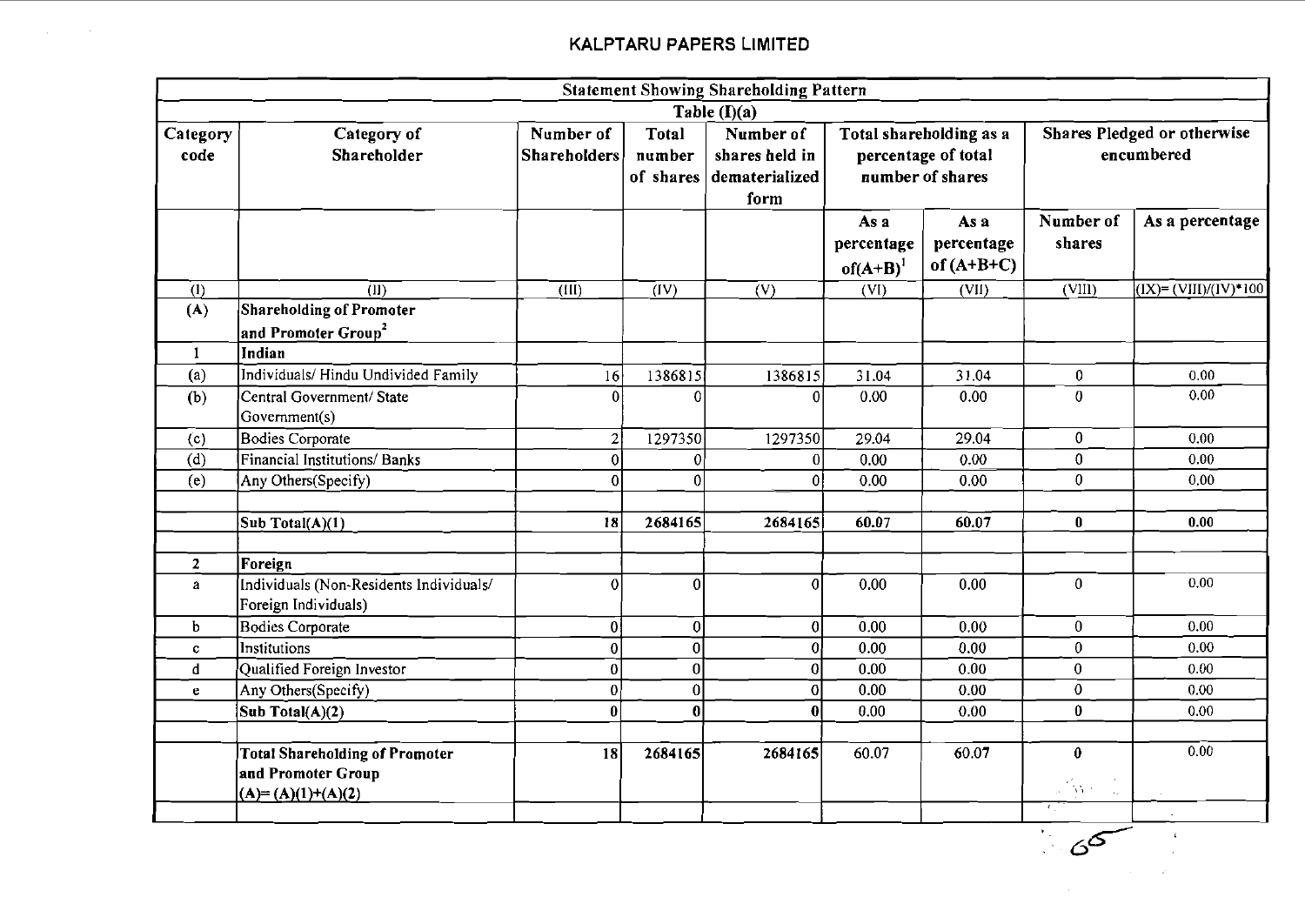$\sim 100$ 

in 1

|                           |                                                                                       |                                  |                              | <b>Statement Showing Shareholding Pattern</b>         |                                                                                                                 |                                    |                         |                                                                         |
|---------------------------|---------------------------------------------------------------------------------------|----------------------------------|------------------------------|-------------------------------------------------------|-----------------------------------------------------------------------------------------------------------------|------------------------------------|-------------------------|-------------------------------------------------------------------------|
|                           |                                                                                       |                                  |                              | Table $(I)(a)$                                        |                                                                                                                 |                                    |                         |                                                                         |
| Category<br>code          | Category of<br>Shareholder                                                            | Number of<br><b>Shareholders</b> | Total<br>number<br>of shares | Number of<br>shares held in<br>dematerialized<br>form | Shares Pledged or otherwise<br>Total shareholding as a<br>percentage of total<br>encumbered<br>number of shares |                                    |                         |                                                                         |
|                           |                                                                                       |                                  |                              |                                                       | As a<br>percentage<br>$of(A+B)^{1}$                                                                             | As a<br>percentage<br>of $(A+B+C)$ | Number of<br>shares     | As a percentage                                                         |
| $\overline{(\mathrm{I})}$ | $\overline{(\text{II})}$                                                              | $\overline{\text{(III)}}$        | $\overline{\text{(IV)}}$     | $\overline{(V)}$                                      | $\overline{\text{(VI)}}$                                                                                        | $\overline{\text{(VII)}}$          | $\overline{\text{CMB}}$ | $\overline{(\text{IX})}$ = $\overline{(\text{VIII})/(\text{IV})}$ * 100 |
| (B)                       | Public shareholding                                                                   |                                  |                              |                                                       |                                                                                                                 |                                    | N.A.                    | N.A.                                                                    |
| $\mathbf{1}$              | <b>Institutions</b>                                                                   |                                  |                              |                                                       |                                                                                                                 |                                    |                         |                                                                         |
| (a)                       | Mutual Funds/UTI                                                                      | $\overline{0}$                   | $\boldsymbol{0}$             | $\mathbf 0$                                           | 0.00                                                                                                            | 0.00                               |                         |                                                                         |
| (b)                       | Financial Institutions <sup>/</sup> Banks                                             | $\overline{0}$                   | 0                            | $\mathbf 0$                                           | 0.00                                                                                                            | 0.00                               |                         |                                                                         |
| (c)                       | Central Government/ State Government(s)                                               | $\theta$                         | $\overline{0}$               | $\Omega$                                              | 0.00                                                                                                            | 0.00                               |                         |                                                                         |
| (d)                       | Venture Capital Funds                                                                 | $\overline{0}$                   | $\mathbf{0}$                 | $\boldsymbol{0}$                                      | 0.00                                                                                                            | 0.00                               |                         |                                                                         |
| (e)                       | <b>Insurance Companies</b>                                                            | $\overline{0}$                   | $\overline{0}$               | $\overline{0}$                                        | 0.00                                                                                                            | 0.00                               |                         |                                                                         |
| (f)                       | Foreign Institutional Investors                                                       | $\overline{0}$                   | $\overline{0}$               | $\overline{0}$                                        | 0.00                                                                                                            | 0.00                               |                         |                                                                         |
| (g)                       | Foreign Venture Capital Investors                                                     | $\overline{0}$                   | 0                            | οl                                                    | 0.00                                                                                                            | 0.00                               |                         |                                                                         |
| (h)                       | Qualified Foreign Investor                                                            | $\bf{0}$                         | $\overline{0}$               | $\overline{0}$                                        | 0.00                                                                                                            | 0.00                               |                         |                                                                         |
| (i)                       | Any Other (specify)                                                                   | 0                                | $\overline{0}$               | $\mathbf 0$                                           | 0.00                                                                                                            | 0.00                               |                         |                                                                         |
|                           | Sub-Total $(B)(1)$                                                                    | $\bf{0}$                         | $\bf{0}$                     | $\mathbf{0}$                                          | 0.00                                                                                                            | 0.00                               |                         |                                                                         |
| B <sub>2</sub>            | Non-institutions                                                                      |                                  |                              |                                                       |                                                                                                                 |                                    |                         |                                                                         |
| (a)                       | <b>Bodies Corporate</b>                                                               | 60                               | 141194                       | 140294                                                | 3.16                                                                                                            | 3.16                               | N.A.                    | N.A.                                                                    |
| (b)                       | Individuals                                                                           |                                  |                              |                                                       |                                                                                                                 |                                    |                         |                                                                         |
| $\bf{I}$                  | i. Individual shareholders holding nominal<br>share capital upto Rs.1 lakh            | 2039                             | 947899                       | 817099                                                | 21.21                                                                                                           | 21.21                              |                         |                                                                         |
| $\mathbf{I}$              | ii. Individual shareholders holding nominal<br>share capital in excess of Rs. 1 lakh. | 24                               | 646111                       | 631811                                                | 14.46                                                                                                           | 14.46                              |                         |                                                                         |
| (c)                       | Qualified Foreign Investor                                                            | 0                                | $\mathbf{0}$                 | $\Omega$                                              | 0.00                                                                                                            | 0.00                               |                         |                                                                         |
| (d)                       | Any Other (specify)                                                                   |                                  |                              |                                                       |                                                                                                                 |                                    |                         |                                                                         |
| $(d-i)$                   | <b>Clearing Member</b>                                                                | 8                                | 7196                         | 7196                                                  | 0.16                                                                                                            | 0.16                               | φρΡε)                   |                                                                         |
| $(d - ii)$                | Non-Resident Indian                                                                   | 9                                | 41555                        | 41555                                                 | 0.93                                                                                                            | 0.93                               |                         | $\Delta$<br>K.                                                          |
|                           | Sub-Total (B)(2)                                                                      | 2140                             | 1783955                      | 1637955                                               | 39.93                                                                                                           | 39.93                              | 零                       | $\sqrt{2}$                                                              |

 $\frac{4}{3}$ 6  $\int_{\mathbb{R}^d} \frac{1}{\epsilon} \, d\mathbf{x}$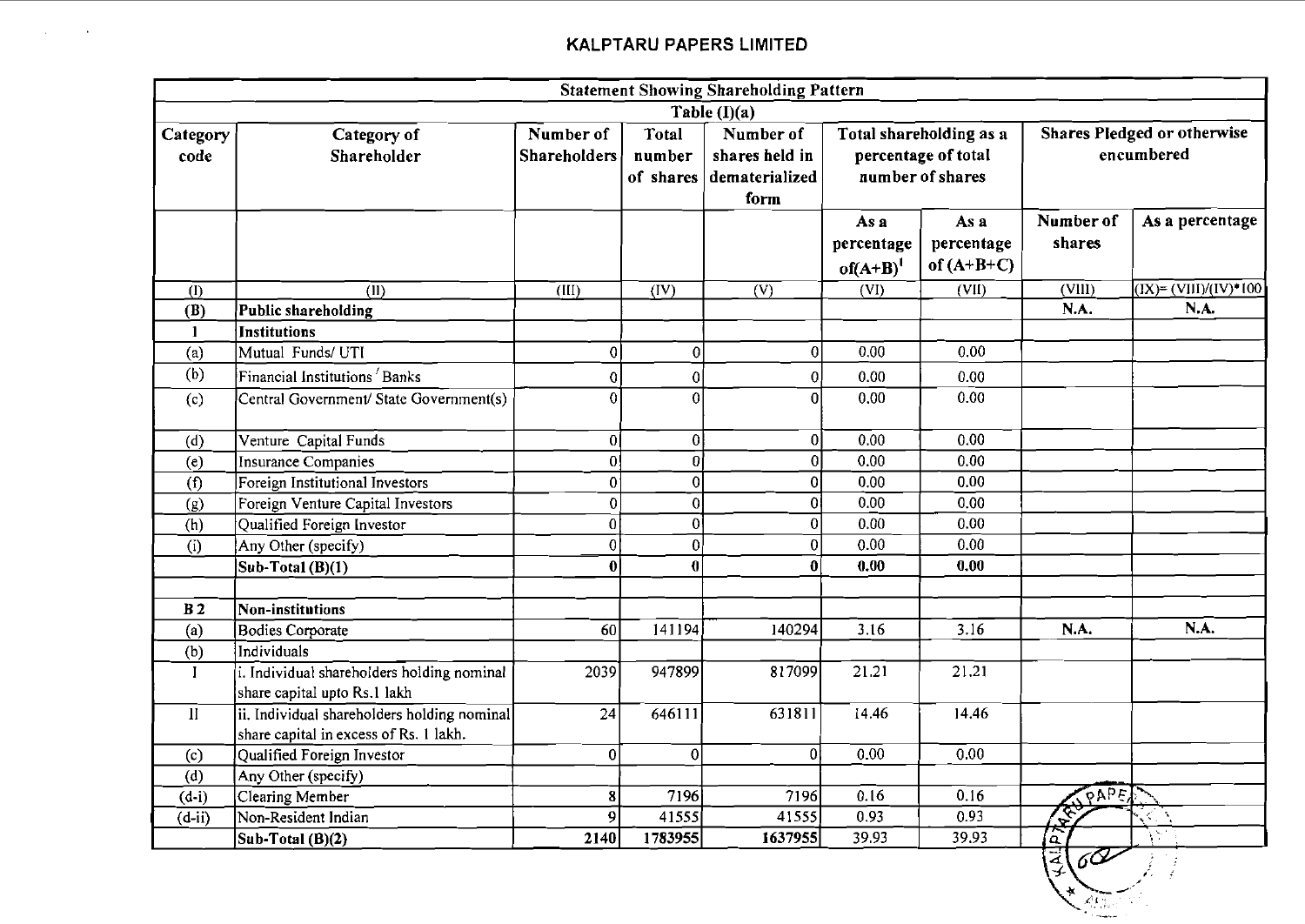| 00.00                                | 0                 | 100.00                 | 100.00                | 4322120                                | 4468120   | 2158                | GRAND TOTAL (A)+(B)+(C)               |                        |
|--------------------------------------|-------------------|------------------------|-----------------------|----------------------------------------|-----------|---------------------|---------------------------------------|------------------------|
|                                      |                   |                        |                       |                                        |           |                     |                                       |                        |
| 0                                    | 0                 | 0.00                   | 0                     | 0                                      | 0         | 0                   | Sub-Total (C)                         |                        |
| $\circ$                              | 0                 | 0.00                   | 0                     | $\circ$                                | 0         | $\bullet$           | Public                                | $\overline{a}$         |
| 000                                  | $\mathbf{\circ}$  | 0.00                   | 0                     | 0                                      | 0         | ∊                   | Promoter and Promoter Group           |                        |
|                                      |                   |                        |                       |                                        |           |                     | issued                                |                        |
|                                      |                   |                        |                       |                                        |           |                     | which Depository Receipts have been   |                        |
|                                      |                   |                        |                       |                                        |           |                     | Shares held by Custodians and against | $\widehat{\odot}$      |
|                                      |                   |                        |                       |                                        |           |                     |                                       |                        |
|                                      |                   | 00.001                 | 100.00                | 4322120                                | 4468120   | 2158                | TOTAL <sub>(A)+(B)</sub>              |                        |
|                                      |                   |                        |                       |                                        |           |                     |                                       |                        |
|                                      |                   |                        |                       |                                        |           |                     | $(B)=(B)(1)+(B)(2)$                   |                        |
|                                      |                   | 39.93                  | 39.93                 | 1637955                                | 1783955   | 2140                | <b>Total Public Shareholding</b>      | $\mathbf{\widehat{g}}$ |
|                                      |                   |                        |                       |                                        |           |                     |                                       |                        |
| $N = \frac{N}{N}$ (VIII)/(IIV) = (XI | $\widetilde{\Xi}$ | $\widetilde{\Xi}$      | $\tilde{\mathcal{E}}$ | 3                                      | ਤੇ        | $\widehat{\Xi}$     | $\widehat{\Xi}$                       | Ξ                      |
|                                      |                   | $O+6+H+O$              | $of (A+B)^{1}$        |                                        |           |                     |                                       |                        |
|                                      | shares            | percentage             | percentage            |                                        |           |                     |                                       |                        |
| As a percentage                      | Number of         | As a                   | As a                  |                                        |           |                     |                                       |                        |
|                                      |                   |                        |                       | form                                   |           |                     |                                       |                        |
|                                      |                   | number of shares       |                       | dematerialized                         | of shares |                     |                                       |                        |
| encumbered                           |                   | percentage of total    |                       | shares held in                         | number    | <b>Shareholders</b> | <b>Shareholder</b>                    | code                   |
| Shares Pledged or otherwise          |                   | otal shareholding as a |                       | Number of                              | Total     | Number of           | Category of                           | <b>Category</b>        |
|                                      |                   |                        |                       | Table (I)(a)                           |           |                     |                                       |                        |
|                                      |                   |                        |                       | Statement Showing Shareholding Pattern |           |                     |                                       |                        |

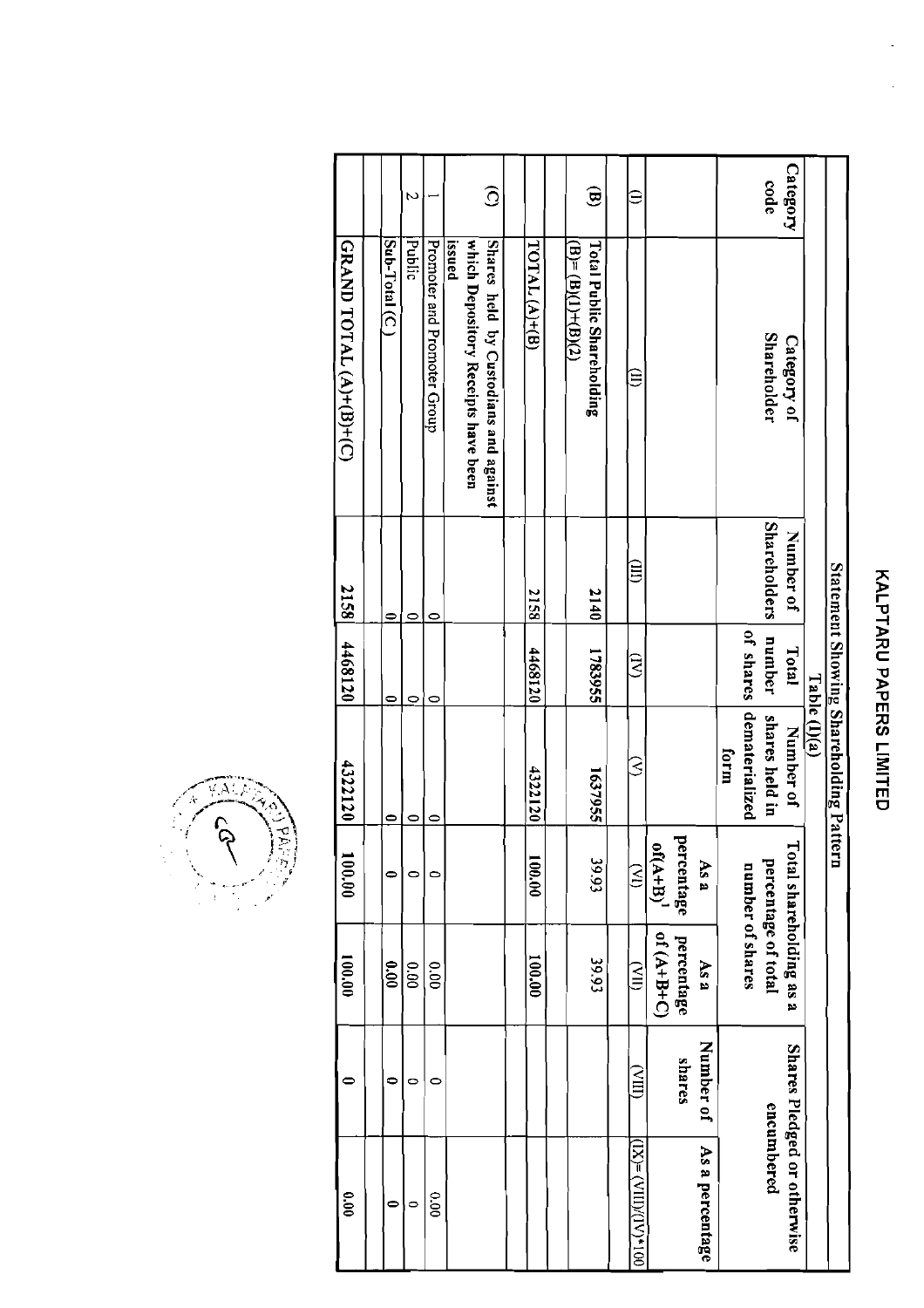### (I)(b) Statement showing holding of securities (including shares, warrants, convertible securities) of persons belonging to the category "Promoter and Promoter Group"

| Sr.               | Name of the shareholder           |                 | <b>Details of Shares held</b>     |                      | Encumbered shares (*)      |                                       |                     | <b>Details of warrants</b> |              | Details of                  | <b>Total shares</b> |
|-------------------|-----------------------------------|-----------------|-----------------------------------|----------------------|----------------------------|---------------------------------------|---------------------|----------------------------|--------------|-----------------------------|---------------------|
| No.               |                                   |                 |                                   |                      |                            |                                       |                     |                            |              | convertible                 | (including          |
|                   |                                   |                 |                                   |                      |                            |                                       |                     |                            |              | securities                  | underlying shares   |
|                   |                                   |                 | Number of $ As a \%$ of grand No. |                      | As a                       | As a $%$ of                           | <b>Number</b><br>of | As a %<br>total            | Number<br>of | As a $%$<br>total           |                     |
|                   |                                   | shares held     | total<br>(A)<br>$+(B)+(C)$        |                      | percentage                 | grand total<br>$(A)+(B)+(C)$ warrants |                     | number                     | converti     | number                      | assuming full       |
|                   |                                   |                 |                                   |                      |                            | of sub-clause                         | held                | of                         | ble          | of                          | conversion of       |
|                   |                                   |                 |                                   |                      |                            | (I)(a)                                |                     |                            |              | warrants securitie converti | warrants and        |
|                   |                                   |                 |                                   |                      |                            |                                       |                     | of the                     | s            | ble                         |                     |
|                   |                                   |                 |                                   |                      |                            |                                       |                     | same                       | held         | securitie                   | convertible         |
|                   |                                   |                 |                                   |                      |                            |                                       |                     | class                      |              | S                           | securities) as a %  |
|                   |                                   |                 |                                   |                      |                            |                                       |                     |                            |              | of the                      | of diluted share    |
|                   |                                   |                 |                                   |                      |                            |                                       |                     |                            |              | same<br>class               |                     |
|                   |                                   |                 |                                   |                      |                            | (VII)                                 | (VM)                | (X)                        | $\alpha$     | (XI)                        | capital<br>(XII)    |
| $\left( l\right)$ | (11)<br>N. N. PAPERS PVT. LTD.    | (III)<br>750700 | (IV)<br>16.80                     | $\omega$<br>$\bf{0}$ | (VI)=(V)/(III)*100<br>0.00 | 0.00                                  | $\bf{0}$            | 0.00                       | $\bf{0}$     | 0.00                        | 0.00                |
| 2                 | <b>KALPTARU FINCAP LIMITED</b>    | 546650          | 12.23                             | $\bf{0}$             | 0.00                       | 0.00                                  | 0                   | 0.00                       | 0            | 0.00                        | 0.00                |
| 3                 | JAI KISHAN GUPTA                  | 420670          | 9.41                              | 0                    | 0.00                       | 0.00                                  | 0                   | 0.00                       | 0            | 0.00                        | 0.00                |
| -4                | NAVEEN JAI KISHAN GUPTA           | 311820          | 6.98                              | $\bf{0}$             | 0.00                       | 0.00                                  | 0                   | 0.00                       | 0            | 0.00                        | 0.00                |
| 5                 | USHA GUPTA                        | 209920          | 4.70                              | $\mathbf{0}$         | 0.00                       | 0.00                                  | $\mathbf{0}$        | 0.00                       | $\mathbf{0}$ | 0.00                        | 0.00                |
| 6                 | SAVITA GUPTA                      | 138264          | 3.09                              | $\bf{0}$             | 0.00                       | 0.00                                  | $\mathbf{0}$        | 0.00                       | 0            | 0.00                        | 0.00                |
| 7                 | RUBY RAJENDRA PATAWARI            | 89707           | 2.01                              | $\pmb{0}$            | 0.00                       | 0.00                                  | $\bf{0}$            | 0.00                       | 0            | 0.00                        | 0.00                |
| -8                | JAI KISHAN GUPTA ARPIT GUPTA HUF  | 77050           | 1.72                              | $\bf{0}$             | 0.00                       | 0.00                                  | $\bf{0}$            | 0.00                       | 0            | 0.00                        | 0.00                |
| 9                 | JAI KISHAN GUPTA NAVEEN GUPTA HUF | 44850           | 1.00                              | $\mathbf 0$          | 0.00                       | 0.00                                  | $\theta$            | 0.00                       | $\bf{0}$     | 0.00                        | 0.00                |
| 10                | <b>ARPIT GUPTA</b>                | 29134           | 0.65                              | $\bf{0}$             | 0.00                       | 0.00                                  | 0                   | 0.00                       | 0            | 0.00                        | 0.00                |
| -11               | NIMIT NAVEEN GUPTA                | 18750           | 0.42                              | $\bf{0}$             | 0.00                       | 0.00                                  | $\theta$            | 0.00                       | 0            | 0.00                        | 0.00                |
| 12                | <b>JAIKISHAN &amp; SONS HUF</b>   | 15600           | 0.35                              | $\bf{0}$             | 0.00                       | 0.00                                  | 0                   | 0.00                       | $\bf{0}$     | 0.00                        | 0.00                |
| 13                | NAVEEN GUPTA HUF                  | 12550           | 0.28                              | $\bf{0}$             | 0.00                       | 0.00                                  | 0                   | 0.00                       | 0            | 0.00                        | 0.00                |
| 14                | RAJENDRA VIJAYKUMAR PATAWARI      | 12050)          | 0.27                              | $\bf{0}$             | 0.00                       | 0.00                                  | $\mathbf{0}$        | 0.00                       | 0            | 0.00                        | 0.00                |
| 15                | ASHKA A GUPTA                     | 5800            | 0.13                              | $\mathbf 0$          | 0.00                       | 0.00                                  | $\mathbf 0$         | 0.00                       | 0            | 0.00                        | 0.00                |
| 16                | <b>PREETY AGGARWAL</b>            | 350             | 0.01                              |                      | 0.00                       | 0.00                                  | 0                   | 0.00                       | 0            | 0.00                        | 0.00                |
| 17                | <b>SANJAY AGGARWAL</b>            | 300             | 0.01                              | $\bf{0}$             | 0.00                       | 0.00                                  | 0                   | 0.00                       | $\bf{0}$     | 0.00                        | 0.00                |
| <b>TOTAL</b>      |                                   | 2684165         | 60.07                             | $\mathbf{0}$         | 0.00                       | 0.00                                  | 0                   | 0.00, 0.00                 |              | 0.00                        | 0.00                |

(\*) The term "encumbrance" has the same meaning as assigned to it in regulation 28(3) of the SAST Regulations, 2011

 $\mathbb{R}$  (see ).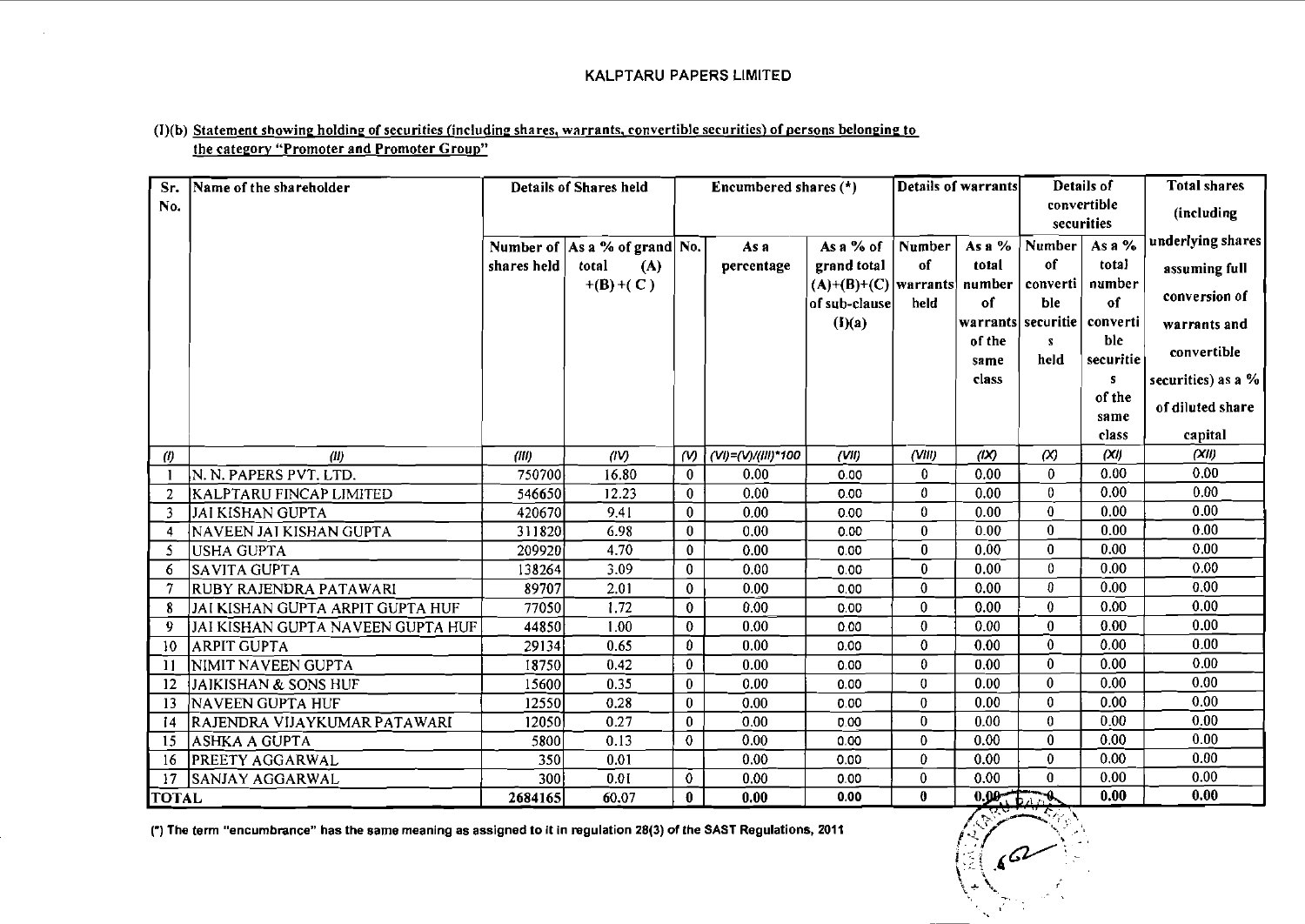### $(I)(c)(i)$  Statement showing holding of securities (including shares, warrants, convertible securities) of persons belonging to the category "Public" and holding more than **1** % of the total number of shares

| Sr.<br>No.     | Name of the shareholder | <b>Number</b><br>of shares<br>held | Shares as a<br>percentage of total<br>number of shares<br>{i.e., Grand Total<br>$(A)+(B)+(C)$<br>indicated in<br>Statement at para<br>$(I)(a)$ above} | Number   As a %<br>10 l<br>held | Details of warrants<br> total<br> warrants number of  convertibl number of<br>lwarrants<br>lof<br>the same<br>class | Number<br>lof<br>e<br>securities<br> held | Details of convertible<br>securities<br>$\%$ w.r.t<br> total<br>  convertible  <br>securities<br> of<br>the same<br>class | <b>Total shares</b><br>(including)<br>underlying<br>shares<br>assuming full<br>conversion of<br>warrants and<br>convertible<br>securities)<br>as a % of diluted<br>share<br>capital |
|----------------|-------------------------|------------------------------------|-------------------------------------------------------------------------------------------------------------------------------------------------------|---------------------------------|---------------------------------------------------------------------------------------------------------------------|-------------------------------------------|---------------------------------------------------------------------------------------------------------------------------|-------------------------------------------------------------------------------------------------------------------------------------------------------------------------------------|
|                | <b>AJAY GOENKA</b>      | 67122                              | 1.50                                                                                                                                                  | $\mathbf 0$                     | 0.00                                                                                                                | 0                                         | 0.00                                                                                                                      | 0.00                                                                                                                                                                                |
| $\overline{2}$ | HEMANG OMPRAKASH MEHTA  | 58000                              | 1.30                                                                                                                                                  | 0                               | 0.00                                                                                                                | $\mathbf{0}$                              | 0.00                                                                                                                      | 0.00                                                                                                                                                                                |
| 3              | RANI SINGHAL            | 56242                              | 1.26                                                                                                                                                  | 0                               | 0.00                                                                                                                | $\bf{0}$                                  | 0.00                                                                                                                      | 0.00 <sub>1</sub>                                                                                                                                                                   |
| 4              | PAWAN GUPTA             | 46000                              | 1.03                                                                                                                                                  | 0                               | 0.00                                                                                                                | 0                                         | 0.00                                                                                                                      | 0.00                                                                                                                                                                                |
| <b>TOTAL</b>   |                         | 227364                             | 5.09                                                                                                                                                  | $\bf{0}$                        | 0.00                                                                                                                | $\bf{0}$                                  | 0.00                                                                                                                      | 0.00                                                                                                                                                                                |

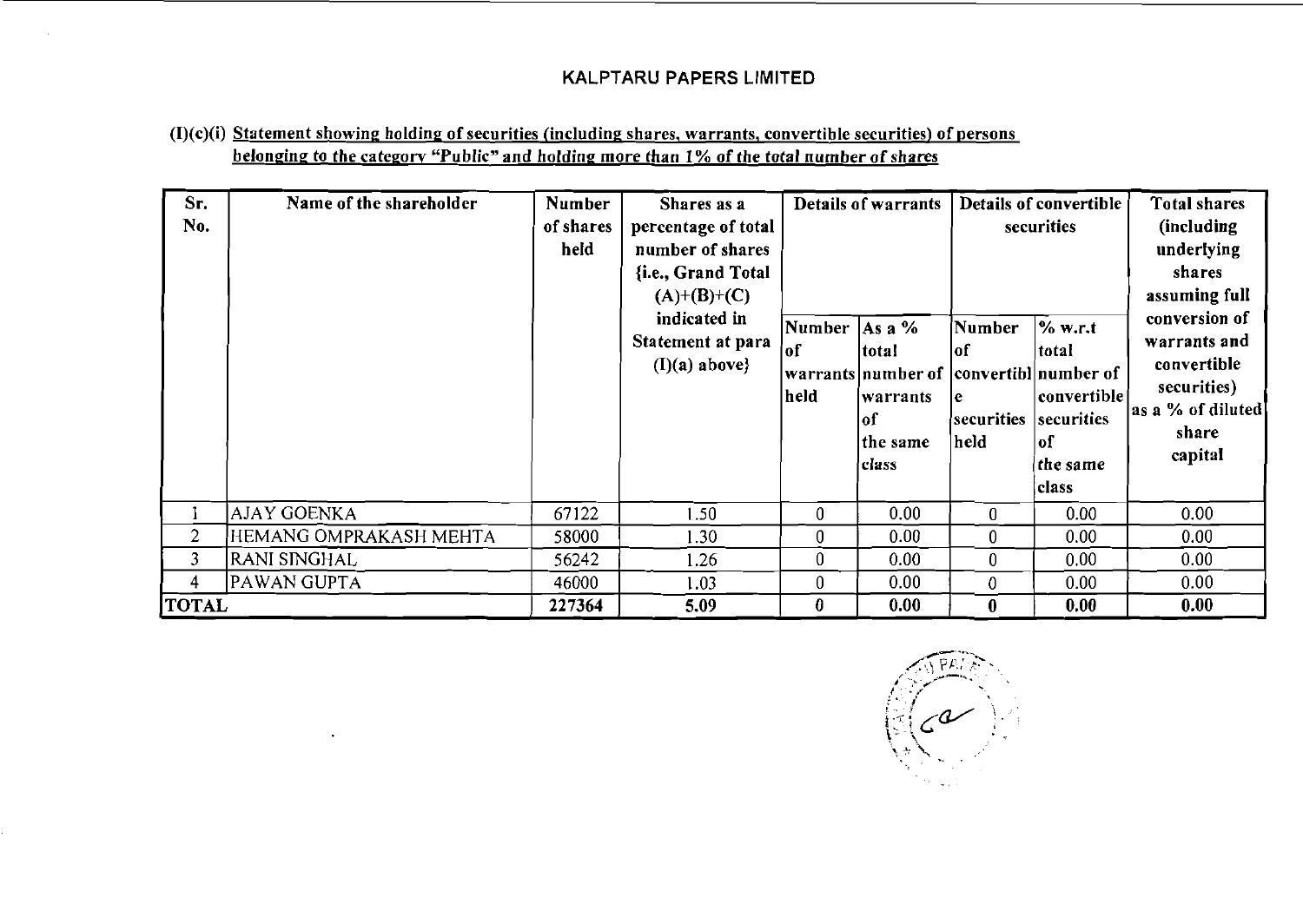### (I)(c)(ii) Statement showing holding of securities (including shares, warrants, convertible securities) of nersons (together with PAC) belonging to the category "Public" and holding more than 5% of the total number of shares of the company

| Sr.<br>No.   | Name $(s)$ of the<br>shareholder(s) and<br>the Persons Acting in<br>Concert (PAC) with<br>them | Number<br>of shares | Shares as a<br>percentage of<br>total number of<br>shares<br>{i.e., Grand Total<br>$(A)+(B)+(C)$ indicated |                          | Details of warrants                                                        |                                   | Details of convertible<br>securities                                               | <b>Total shares</b><br>(including)<br>underlying<br>shares<br>assuming full<br>conversion of |
|--------------|------------------------------------------------------------------------------------------------|---------------------|------------------------------------------------------------------------------------------------------------|--------------------------|----------------------------------------------------------------------------|-----------------------------------|------------------------------------------------------------------------------------|----------------------------------------------------------------------------------------------|
|              |                                                                                                |                     | in<br>Statement at para<br>(I)(a)<br>above}                                                                | Number<br>of<br>warrants | As a % total   Number of<br>number of<br>warrants of<br>the.<br>same class | convertible<br>securities<br>held | % w.r.t<br>total<br>number of<br>convertible<br>securities<br>of the same<br>class | warrants and<br>convertible<br>securities) as a<br>% of diluted<br>share capital             |
|              | Nil                                                                                            | $\theta$            | 0.00                                                                                                       | $\boldsymbol{0}$         | 0.00                                                                       | $\mathbf{0}$                      | 0.00                                                                               | 0.00                                                                                         |
| <b>TOTAL</b> |                                                                                                | $\bf{0}$            | 0.00                                                                                                       | $\bf{0}$                 | 0.00                                                                       | $\bf{0}$                          | 0.00                                                                               | 0.00                                                                                         |

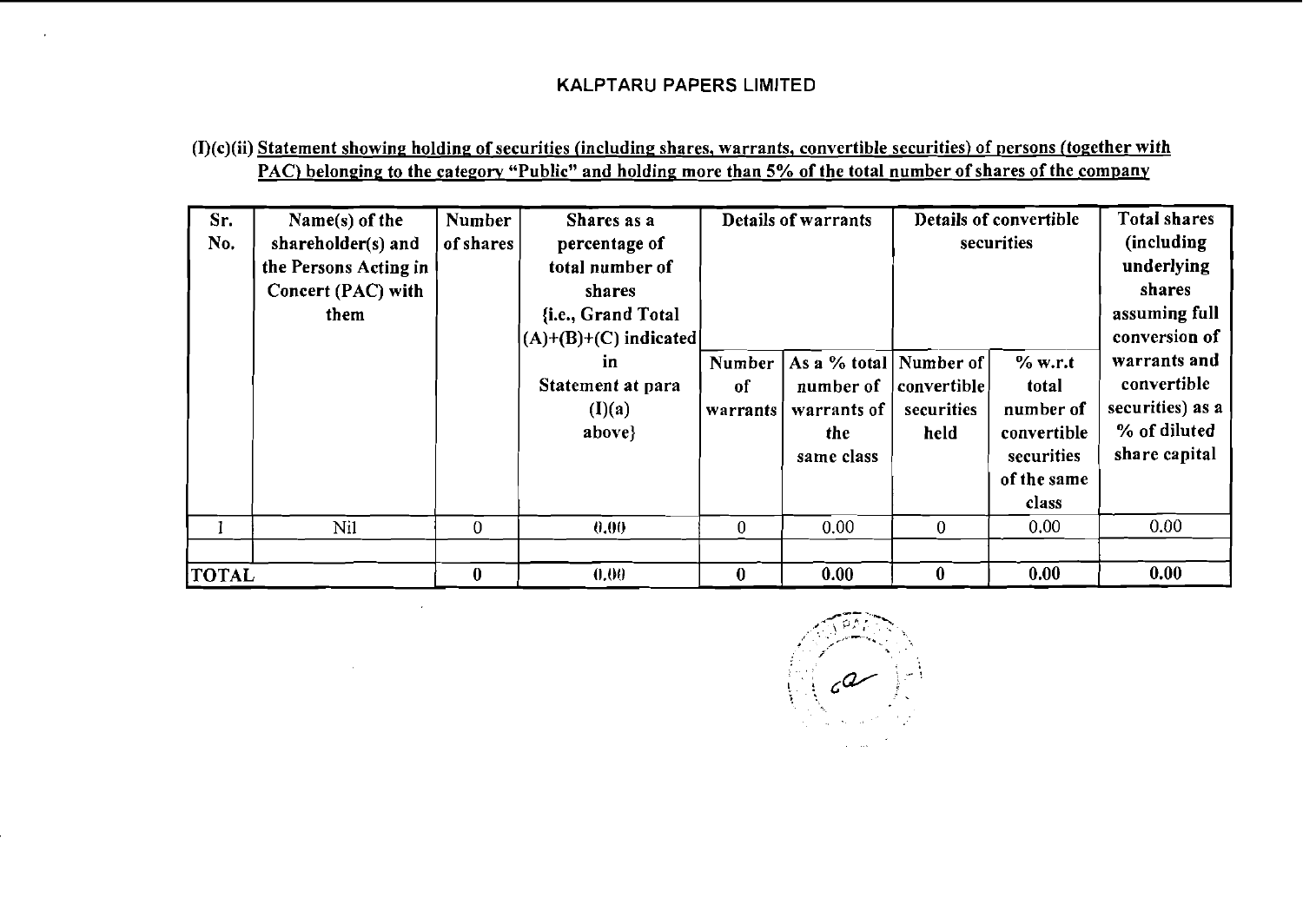## KALARAD PAPERS LIMITED

l,

# (I)(d) Statement showing details of locked-in shares

| ີ<br>ຣຶ                                      |                                                                                                                   |       | TOTAL  |
|----------------------------------------------|-------------------------------------------------------------------------------------------------------------------|-------|--------|
|                                              |                                                                                                                   |       |        |
| o.<br>S                                      |                                                                                                                   | $\Xi$ |        |
| para (I)(a) above}                           |                                                                                                                   |       |        |
| $(A)+(B)+(C)$ indicat<br>ted in Statement at |                                                                                                                   |       |        |
| number of shares (i.e., Grand Total          |                                                                                                                   |       | Š      |
| a percentage of total                        | Name of the share-produced in Number of fooked-in shares in Number of the share-produced in Section in Section 2. |       | u<br>T |



 $\gamma$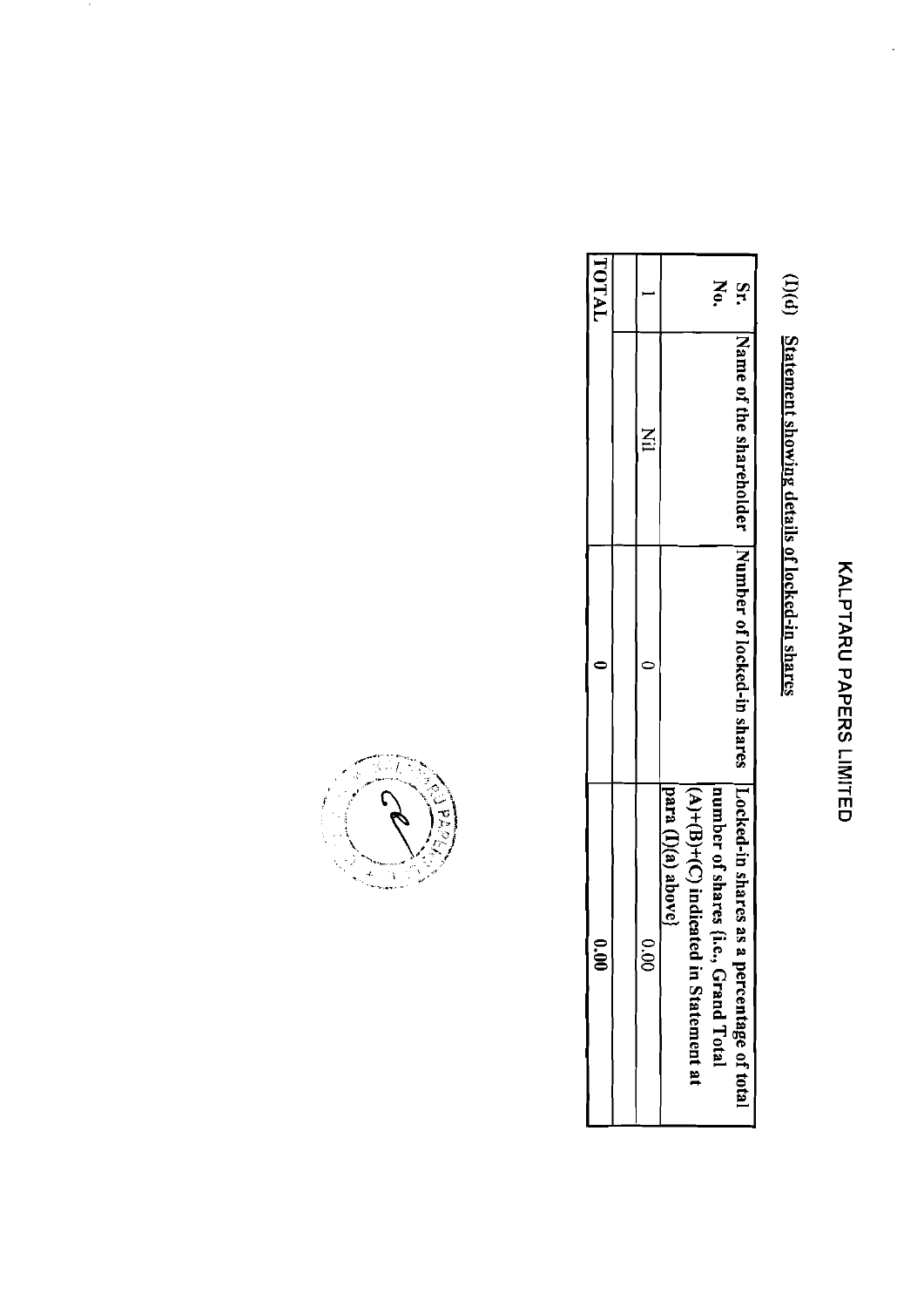(II)(a) Statement showing details of Depository Receipts (DRs)

| Sr.<br>No.   | Type of outstanding DR Number of outstanding Number of shares<br>(ADRs, GDRs, SDRs,<br>$ $ etc. $)$ | DRs | DRs | Shares underlying outstanding DRs as a<br>underlying outstanding percentage of total number of shares<br>$\left  \{i.e., Grand Total (A) + (B) + (C) indicated} \right $<br>$\ln$ Statement at para (I)(a) above} |
|--------------|-----------------------------------------------------------------------------------------------------|-----|-----|-------------------------------------------------------------------------------------------------------------------------------------------------------------------------------------------------------------------|
|              | Nil                                                                                                 |     |     | 0.00                                                                                                                                                                                                              |
| <b>TOTAL</b> |                                                                                                     |     |     | 0.00                                                                                                                                                                                                              |